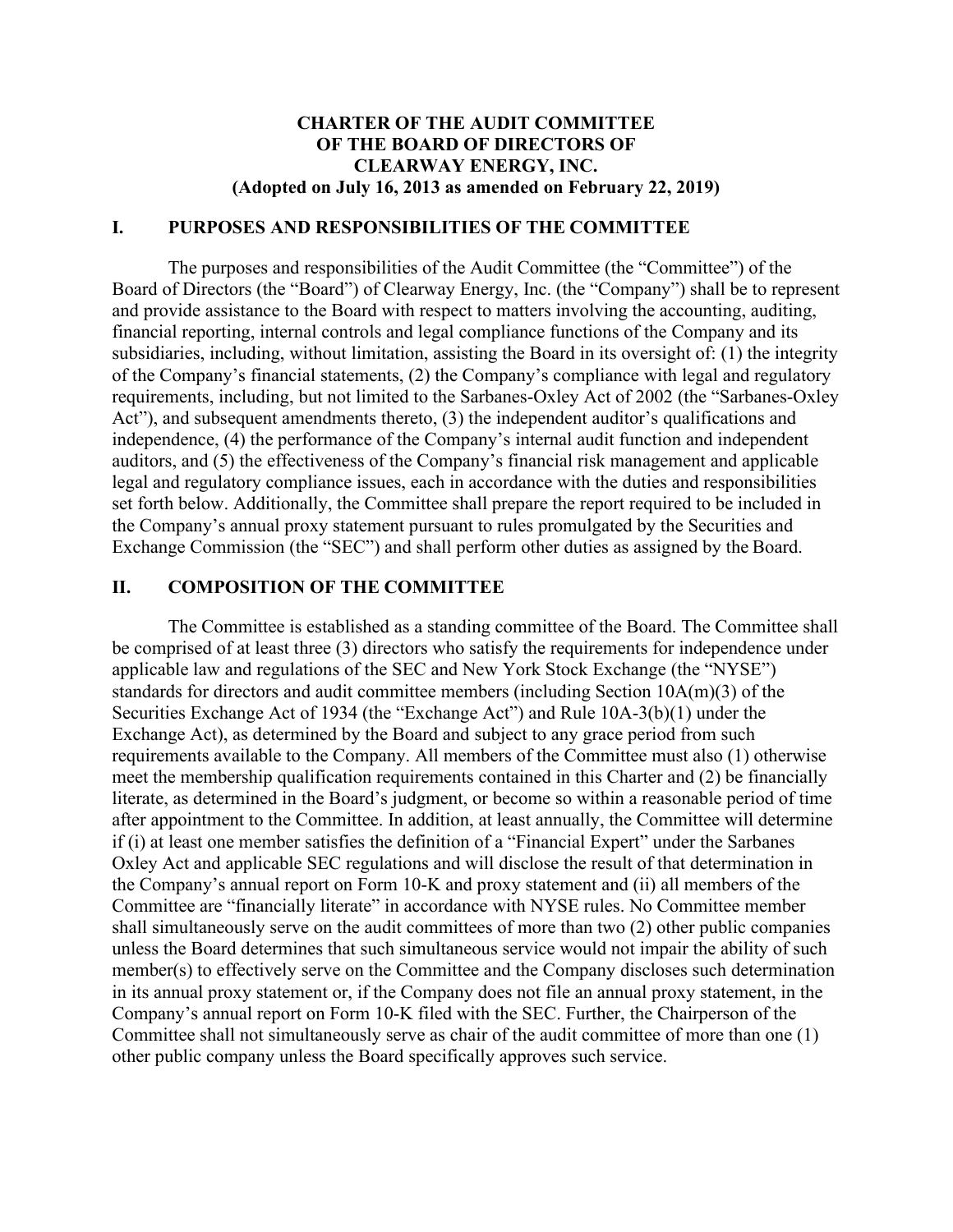Committee members shall be recommended by the Corporate Governance, Conflicts and Nominating Committee and appointed by the Board annually and when a vacancy exists, in each case, in accordance with the Company's certificate of incorporation and may be removed by a majority vote of the Board at any time for any reason with or without cause.

#### **III. MEETINGS AND PROCEDURES OF THE COMMITTEE**

The Committee shall meet at least four times annually or more frequently as circumstances require. The Board shall designate one member of the Committee as its Chairperson. The Chairperson of the Committee or a majority of the members of the Committee may also call a special meeting of the Committee. A majority of the members of the Committee present in person or by means of a conference telephone or other communications equipped by means of which all persons participating in the meeting can hear each other shall constitute a quorum. A majority of the members present at any meeting at which a quorum is present may act on behalf of the Committee. The Committee may meet by telephone or videoconference and may take action by unanimous written consent to the fullest extent permitted by the Delaware General Corporation Law.

The Chairperson of the Committee will chair all regular and special meetings of the Committee, be responsible for scheduling regular and special meetings and set the agendas for Committee meetings. If the Chairperson is absent from a particular meeting, another member of the Committee shall serve as Chairperson for purposes of that meeting.

Information and materials that are important to the Committee's understanding of the agenda items and other topics to be considered at a Committee meeting should, to the extent practicable, be distributed sufficiently in advance of the meeting to permit prior review by the Committee members. In the event of a pressing need for the Committee to meet on short notice or if such materials contain highly confidential or sensitive information, it is recognized that written materials may not be available in advance of the meeting.

The Committee may form subcommittees for any purpose within its authority that the Committee deems appropriate and may delegate to such subcommittees such power and authority of the Committee as the Committee deems appropriate; provided, however, that no subcommittee shall consist of fewer than two members; and provided further that the Committee shall not delegate to a subcommittee any power or authority required by any law, regulation or applicable listing standard to be exercised by the Committee as a whole.

The Committee may request that any directors, officers, managers or employees of the Company, or other persons whose advice and counsel are sought by the Committee, attend any meeting of the Committee to provide such pertinent information as the Committee requests. As part of its responsibility to foster open communication, the Committee should also meet on a periodic basis with management, the General Counsel and the independent auditors in separate executive sessions to discuss any matters that the Committee or each of these groups believe should be discussed privately.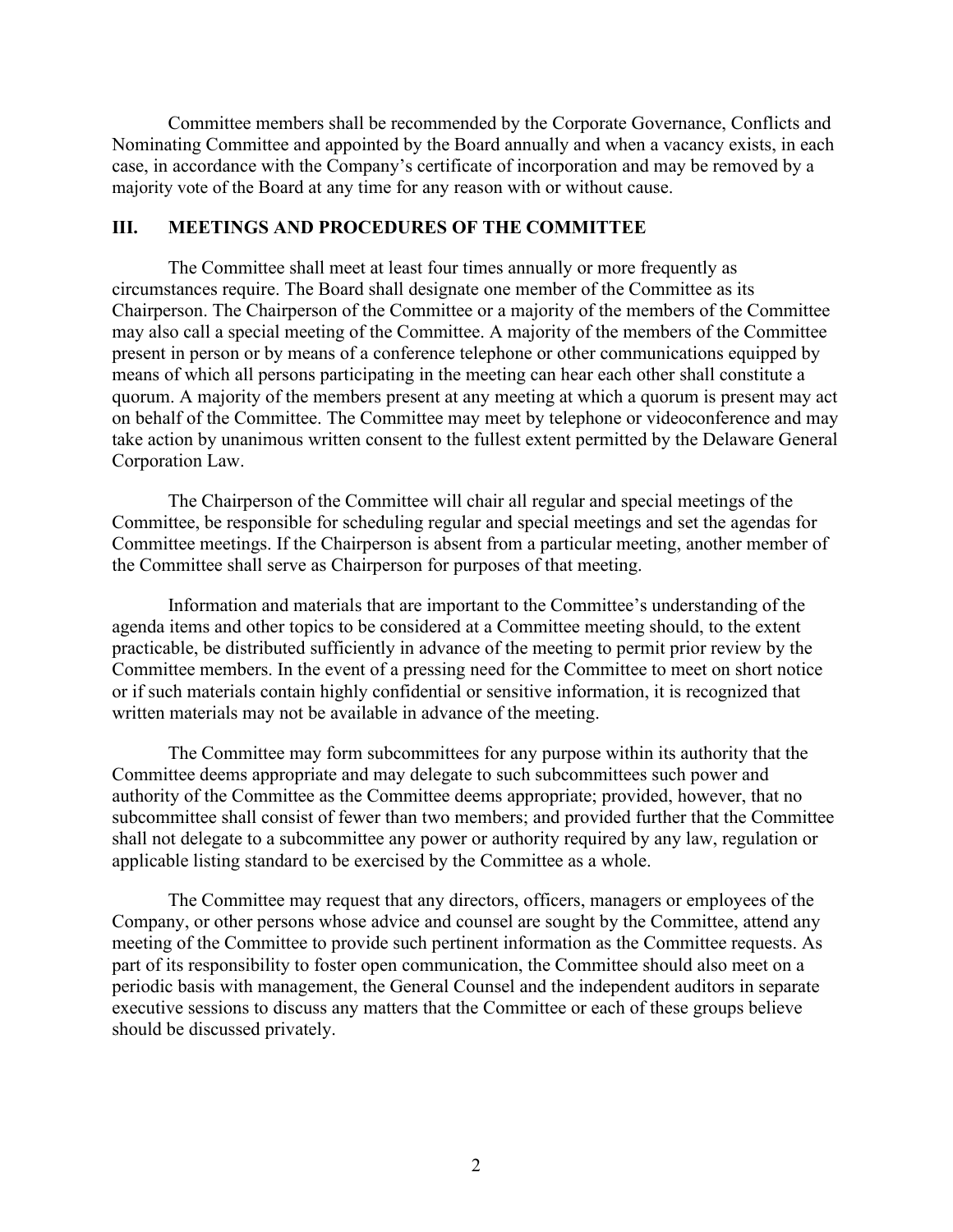The Committee shall report regularly to the full Board with respect to its activities. Written minutes of all Committee meetings shall be kept and the minutes shall be maintained with the books and records of the Company.

## **IV. DUTIES OF THE COMMITTEE**

Among its specific duties and responsibilities, the Committee shall, consistent with and subject to applicable law and rules and regulations promulgated by the SEC, the applicable securities market or other regulatory authority:

## **A. Financial Statement**

- 1. Review significant accounting and reporting issues, including any significant changes in the Company's selection or application of accounting principles and recent professional and regulatory pronouncements.
- 2. Review any major issues regarding accounting principles and financial statement presentations, including (A) any significant changes in the Company's selection or application of accounting principles, and (B) analysis prepared by management and/or the independent auditor setting forth significant financial reporting issues and judgments made in connection with the preparation of the financial statements, including analyses of the effects of alternative GAAP methods on the financial statements.
- 3. Review with the independent auditors the results of the audit and any audit problems or difficulties and management's response.
- 4. Discuss the annual audited financial statements and quarterly financial statements with management and the independent auditor, including the Company's disclosures under "Management's Discussion and Analysis of Financial Condition and Results of Operations."
- 5. Receive reports from management regarding, and review and discussthe adequacy and effectiveness of, the Company's disclosure controls and procedures.
- 6. Review earnings press releases and review generally earnings guidance provided to analysts and rating agencies. To the extent practicable, the Company shall discuss other press releases related to the Company's earnings or financial information with the Committee Chairperson prior to release.
- 7. Review the annual financial statements as well as interim financialreports with management and the independent auditors before filing with regulators.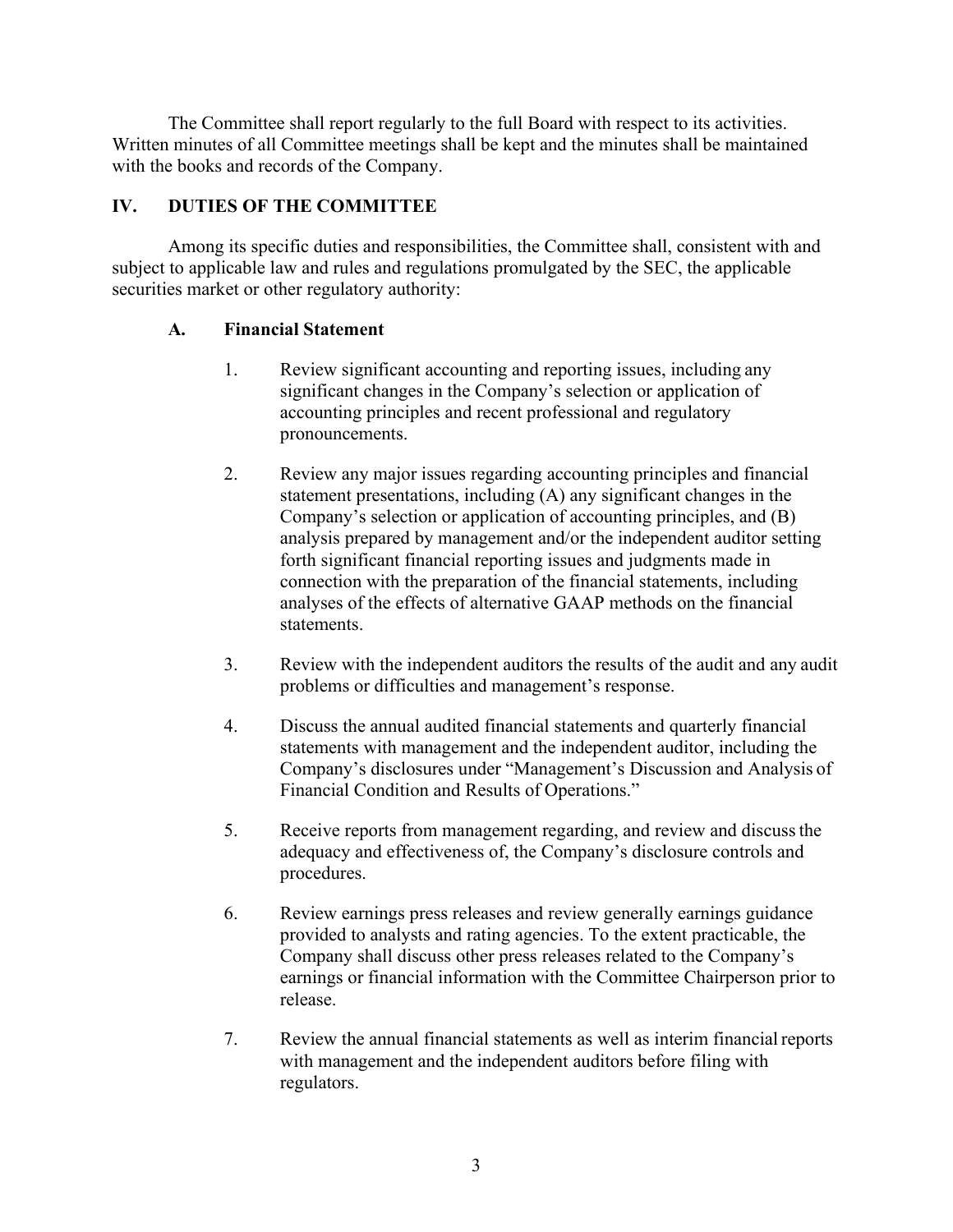- 8. Review the effect of accounting initiatives, as well as off-balance sheet structures, on the financial statements of the Company.
- 9. Resolve any disagreements between management and the independent auditor regarding financial reporting.
- 10. If applicable, receive from the independent auditor a report regarding the items required pursuant to Section 10A(b) of the Exchange Act.

## **B. Internal Controls**

- 1. Consider the adequacy and effectiveness of the Company's internal control and reporting system, including information technology security and control.
- 2. Review the yearly report prepared by management, and attested to by the independent auditors, assessing the effectiveness of the Company's internal control over financial reporting and stating management's responsibility for establishing and maintaining adequate internal control over financial reporting prior to its inclusion in the Company's annual report.

# **C. Internal Audit**

- 1. Review and approve the internal corporate audit staff functions, including the purpose of the internal audit function, authority and organizational reporting lines as well as the annual audit plan and budget.
- 2. Review and concur in the appointment, replacement, or dismissal of the chief audit executive.
- 3. Review the effectiveness of the internal audit function, including the chief audit executive.

## **D. Corporate Compliance**

- 1. Review and approve the corporate compliance staff functions, including the purpose of the corporate compliance function, authority and organizational reporting lines as well as the compliance program and budget.
- 2. Review and concur in the appointment, replacement, or dismissal of the chief compliance officer.
- 3. Review the effectiveness of the corporate compliance function, including the chief compliance officer.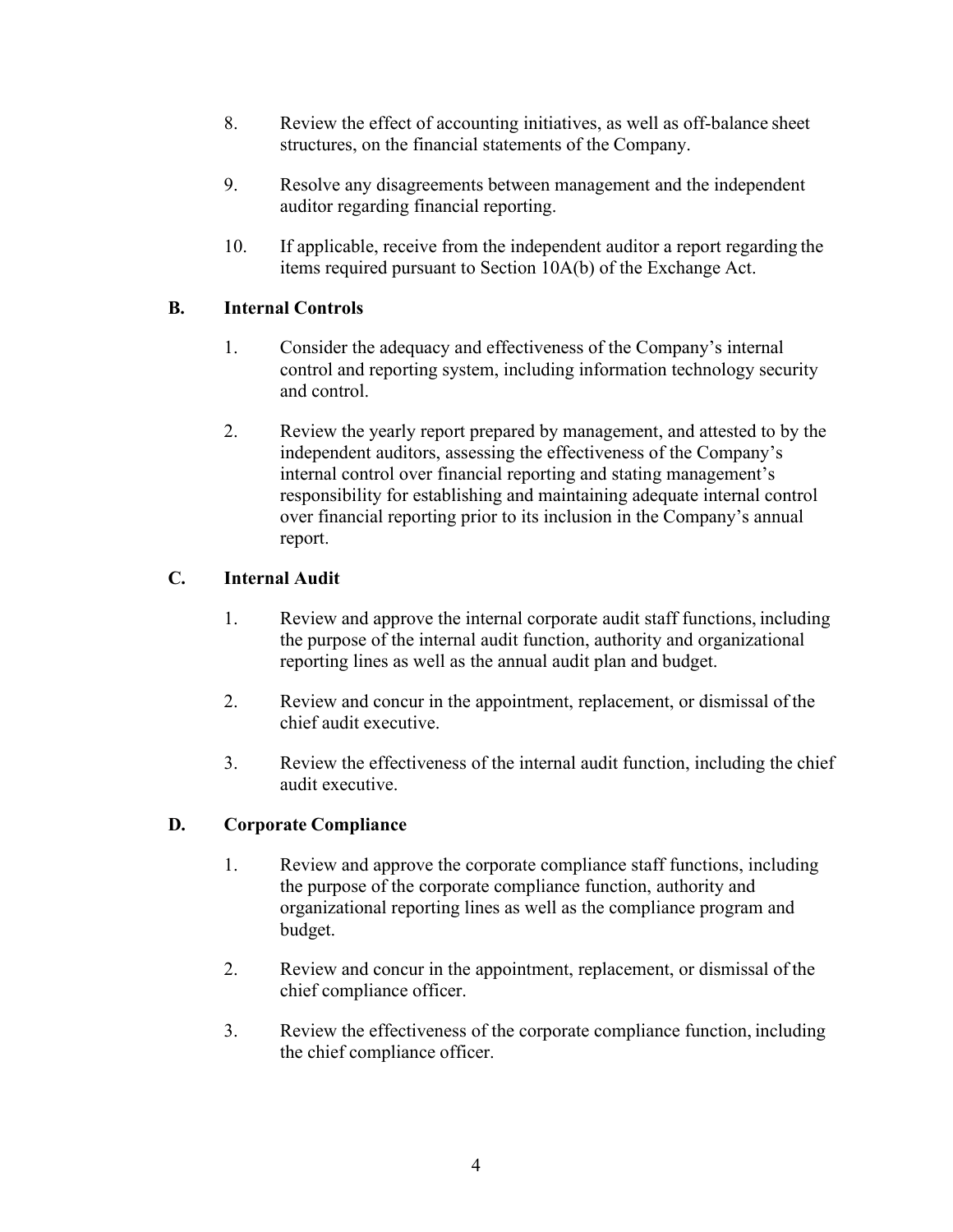- 4. Discuss with management and the internal audit executive compliance by the Company and its subsidiaries with material applicable laws and regulations and the Code of Conduct and Ethics including the systems and practices established by management to promote compliance; advise the Board with respect to any alleged material non-compliance with applicable laws and regulations or with Company policies, including the Code of Conduct and Ethics.
- 5. Discuss with management and the independent auditor any correspondence with regulators or governmental agencies and any complaints or published reports which raise material issues regarding the Company's financial statements or accounting policies, or regarding federal securities law matters.

## **E. Independent Auditors**

- 1. Appoint, retain, oversee, evaluate, compensate and terminate, on its sole authority, the Company's independent auditors and pre-approve all audit engagements and the scope, fees, and terms of each engagement. In that regard, the Committee shall, at least annually, evaluate the independent auditor's qualifications, performance, and independence.
- 2. Obtain funding from the Company or from a Company affiliate for payment of: (i) compensation to the independent auditors who are engaged for the purpose of preparing or issuing an audit report or performing other audit, review, tax or attest services; (ii) compensation to any other advisers employed by the Committee; and (iii) other administrative expenses of the Committee that are necessary or appropriate in carrying out its duties.
- 3. Review and pre-approve, if appropriate, all audit and, as provided in Rule 2-01 of Regulation S-K, all permitted non-audit engagements and relationships between the Company and the independent auditors and/or establish policies and procedures of the Committee that provide for the approval (including automatic pre-approval) of specified services to be provided by the independent auditors.
- 4. At least annually, obtain and review an appropriate report by the independent auditor describing: (i) the independent auditor's internal quality-control procedures; (ii) any material issues raised by the most recent internal quality-control review, or peer review, of the independent auditor, or any inquiry or investigation by governmental or professional authorities, within the preceding five years, respecting one or more independent audits carried out by the independent auditor, and any steps taken to deal with such issues; and (iii) (to assess the auditor's independence) all relationships between the independent auditor and the Company.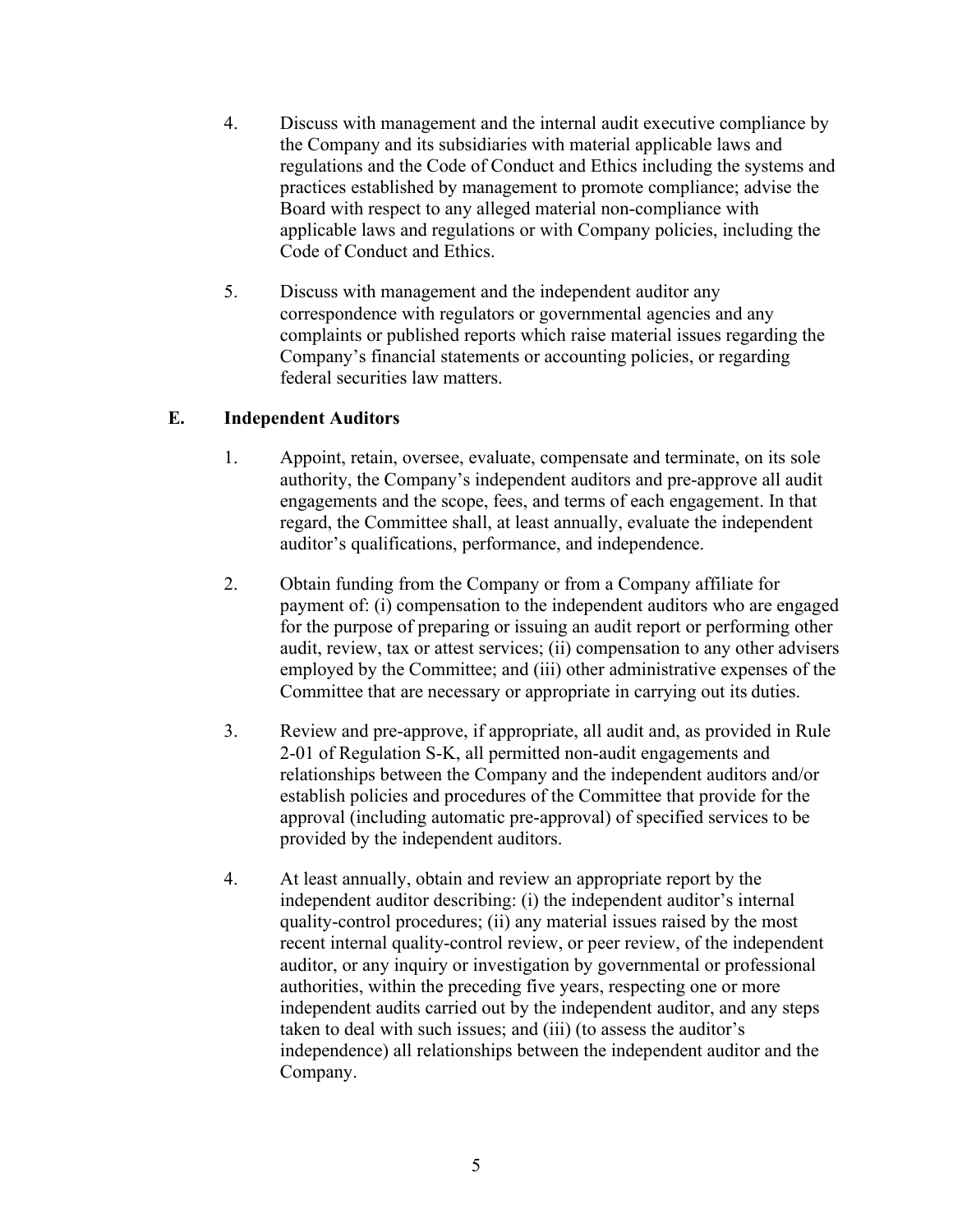- 5. Ensure the regular rotation of the lead (or coordinating) audit partner having primary responsibility for the audit and the audit partner responsible for reviewing the audit as required by law and consider whether it would be appropriate to implement a regular rotation of the independent audit firm.
- 6. Receive and review reports of the independent auditor regarding critical accounting policies and practices to be used and other material written communications between the independent auditor and management, including any management representation letter, report on observations and recommendations on internal controls, schedule of unadjusted differences, and a listing of adjustments and reclassifications not recorded.
- 7. Set clear hiring policies for employees or former employees of the independent auditors and monitor compliance with such policies.

# **F. Risk Management**

- 1. Discuss policies with respect to risk assessment and risk management, including, without limitation, (a) the Company's major financial risk exposures and steps taken by management to monitor and mitigate such exposures, (b) the effectiveness of the systems for monitoring the Company's compliance with laws and regulations (which may include a review of the systems of Company affiliates providing certain management services for the Company), and (c) the compliance and effectiveness of risk management policies.
- 2. Review the findings of any examination by regulatory agencies relating to the mandate of the Committee, and any observations of the chief audit executive, chief compliance officer or the independent auditor.
- 3. Obtain regular updates from management and company legal counsel regarding compliance matters that may have a material effect on the financial performance of the Company or on the Company's financial statements or reporting obligations.
- 4. Review periodically the Company's tax policies and any pending audits or assessments.

# **G. Reporting Responsibilities**

- 1. Regularly report to the Board about Committee activities.
- 2. Provide an open avenue of communication between the chief audit executive, chief compliance officer, the independent auditors, and the Board.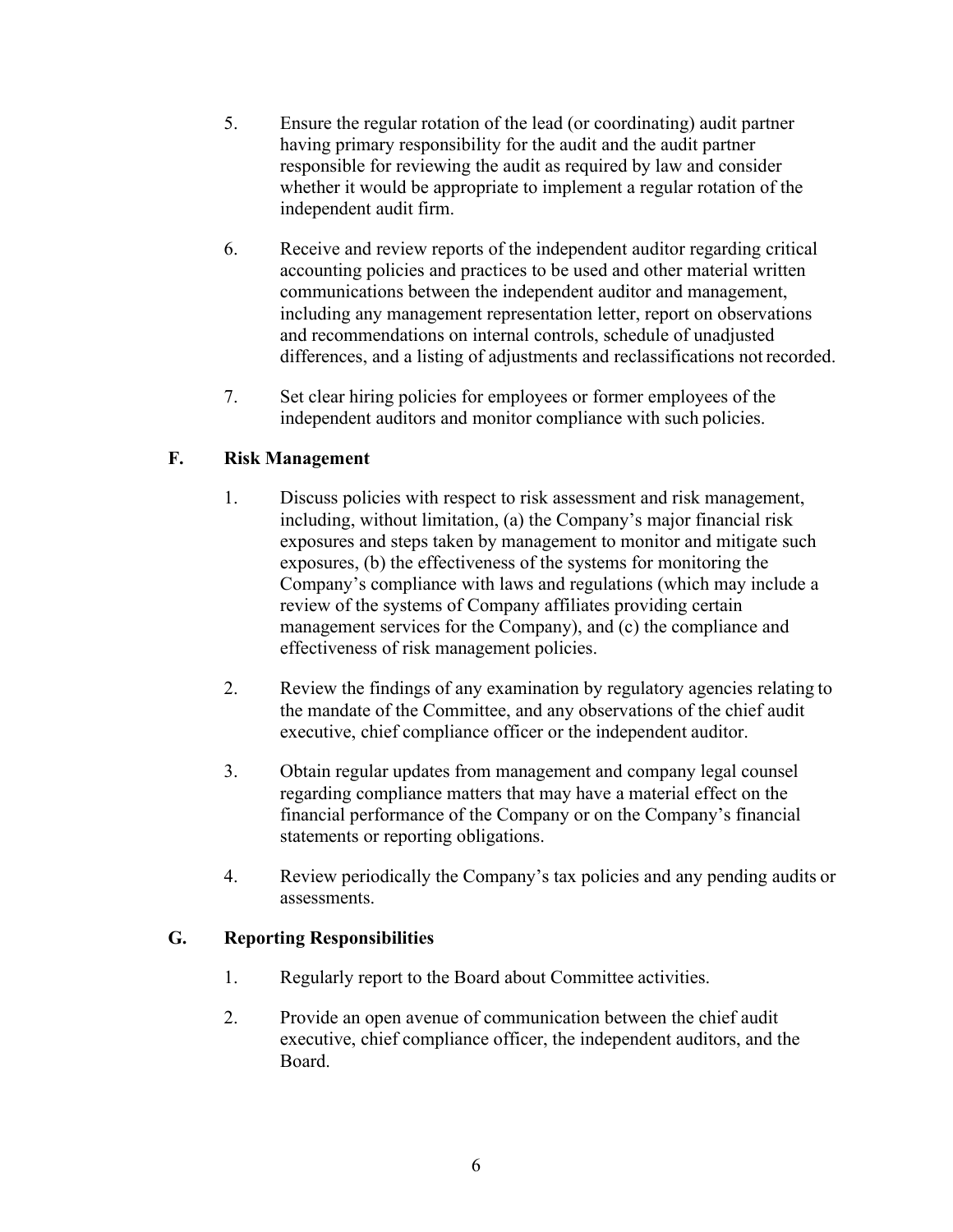3. Prepare and publish the annual committee report required by the rules of the SEC to be included in the Company's annual proxy statement.

### **H. Complaints and Concerns**

- 1. Establish procedures for the receipt, retention and treatment of complaints received by the Company regarding accounting, internal accounting controls or auditing matters.
- 2. Establish and make known procedures for the confidential, anonymous submission by employees of the Company, or of Company affiliates providing certain management services for the Company, of concerns regarding questionable accounting or auditing matters.

The Committee may consider other matters and engage in other activities in furtherance of fulfilling the purposes and responsibilities described in Section I hereof as the Committee of the Board may deem appropriate.

## **V. ANNUAL REVIEW OF THE CHARTER**

The Committee shall review and reassess the adequacy of this Charter on an annual basis. In conducting this review, the Committee shall evaluate whether this Charter appropriately addresses the matters that are or should be within its scope.

### **VI. EVALUATION OF THE COMMITTEE**

The Committee shall, on an annual basis, evaluate its performance under this Charter. The Committee shall address all matters that the Committee considers relevant to its performance, including at least the following: the adequacy, appropriateness and quality of the information and recommendations presented by the Committee to the Board, the manner in which they were discussed or debated, and whether the number and length of meetings of the Committee were adequate for the Committee to complete its work in a thorough and thoughtful manner.

The Committee shall present to the Board the results setting forth the results of its evaluation, including any recommended amendments to this Charter and any recommended changes to the Company's or the Board's policies or procedures.

## **VII. INVESTIGATIONS AND STUDIES, OUTSIDE ADVISORS, SUPPORT**

The Committee may conduct or authorize investigations into or studies of matters within the Committee's scope of responsibilities, and may retain, at the Company's expense, such independent counsel or other advisers as it deems necessary.

#### **VIII. GENERAL LEGAL STANDARD**

While the Committee has the responsibilities and powers set forth in this Charter, it is not the duty of the Committee to plan or conduct audits or to determine that the Company's financial